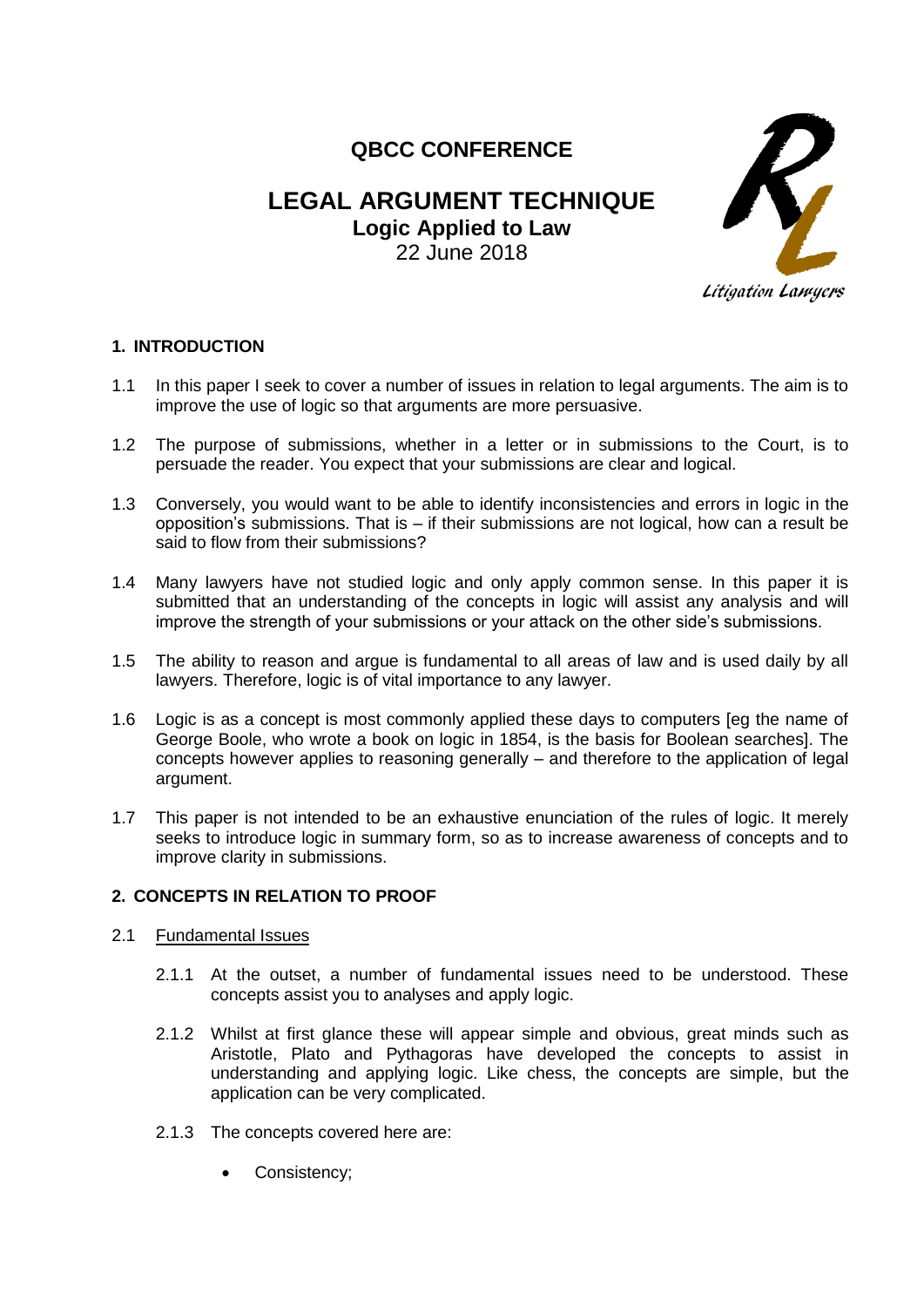- The "law of the excluded middle"; and
- The "law of non-contradiction".

# 2.2 Consistency

- 2.2.1 You would expect that arguments and submissions are internally consistent. Obviously, if they are not, the argument will not be persuasive in the slightest.
- 2.2.2 Therefore, when reasoning any problem, we should avoid anything selfcontradictory. Where nothing has changed, you would expect the same stance on a topic. If something has changed without explanation, then there would be inconsistent and contradictory stances.

#### 2.3 Law of the Excluded Middle

- 2.3.1 The "law of the excluded middle" requires that a thing must either possess a given attribute or must not possess it. Either a shape is a square, or it is not.
- 2.3.2 In a proper statement of the excluded middle, there is no in-between. The position is either black or white, and not any shade of grey.
- 2.3.3 Aristotle declared that every affirmative statement has its own corresponding negative, just as every negative statement has its affirmative positive. He illustrates the following pairs of contradictories:

| It may be        | It cannot be         |
|------------------|----------------------|
| It is contingent | It is not contingent |
| It is impossible | It is not impossible |
| It is necessary  | It is not necessary  |
| It is true       | It is not true       |

2.3.4 Where the statement is universal in nature (eg "every" or "all") then the opposite is particular ("some" or "not all"). Hence to identify an opposite, attention needs to be paid to the language used.

| Universal | Particular                                                                                                 |
|-----------|------------------------------------------------------------------------------------------------------------|
|           | Every person has enough to eat Not every person has enough to eat<br>Some people do not have enough to eat |

2.3.5 The concept of contraries is where both statements are absolute.

| Universal | Also universal |
|-----------|----------------|
|           |                |

*All people are rich No people are rich*

It can be seen that both cannot be true – yet it is possible that neither is true – hence there is a middle possibility that is not excluded.

This shows there is a significant difference between contradictory statements and contrary statements. As this is a common area for error, it is discussed below in more detail.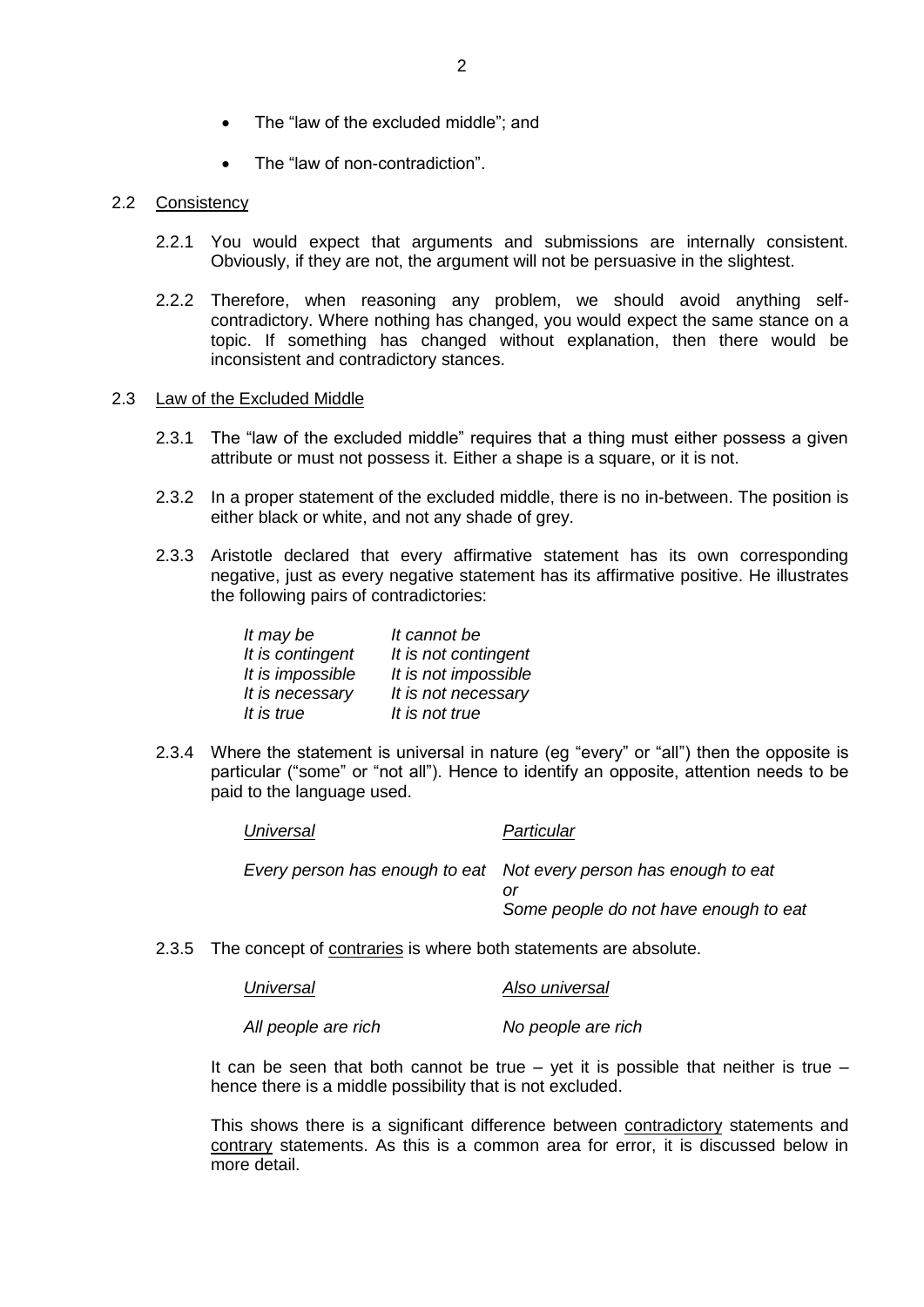- 2.3.6 This concept is misused where there is a middle ground which is ignored in a question – eg "*Either you're with me or against me*". Arguments are frequently worded as if the middle is excluded, forcing their opponents into positions they do not hold.
- 2.3.7 An example of where this is obviously important is in questioning. Take the question – "are you against foreign ownership of land?" Whilst a generalisation could be given, it would not be universal as there is a middle ground where there are circumstances where you might go either way.

#### 2.4 Law of Non-Contradiction

2.4.1 The "Law of Non-Contradiction" requires that a thing cannot both be and not be at the same time. Eg a shape cannot both be a square and not a square at the same time. A statement cannot both be true and not true.

#### 2.5 Premises and Propositions

- 2.5.1 Logic is based upon premises.
- 2.5.2 The word ["premise"](http://en.wikipedia.org/wiki/Premise_%28argument%29) is a term in logic meaning something assumed in making an [argument.](http://en.wikipedia.org/wiki/Argument) A premise must be a proposition.
- 2.5.3 A "proposition" is any statement that has the property of truth or falsity (eg the apple is green). A prayer or a request is not a proposition. Propositions can be true or false and nothing in between (ie the law of the excluded middle), but not both true and false at the same time (law of non-contradiction).
- 2.5.4 Terms called quantifiers are available for making propositions. Quantifiers are words such as *every*, *all*, *some*, *none*, *many* and *few*.
- 2.5.5 Quantifiers which should be considered carefully are:
	- (a) "**All**" and "**every**" these are universal quantifiers and indicate totality (100%) of something.

Sometimes the *all* is implied. For example, "members may vote".

It should also be obvious that this cannot be inverted - ie if all S are P, it does not follow that all P are S. Consider "all mothers are parents". This does not mean "all parents are mothers";

- (b) "**Any**" whilst this is also universal (eg Any person who can show just cause why this man and woman should not be married...") at times it is not as clear as "all". In common use, *any* is not always used to mean *all*;
- (c) "**Not**" Whilst the law of non-contradiction indicates that something cannot both be and not be, we can construct both an affirmation and a negation which have the same meanings. "*All humans are* imperfect" has the same meaning as "*no human is perfect*". "*On Monday you were away*" means the same as "*On Monday, you were not present*";

To use the word "**not**" however, you need to consider carefully the excluded middle. The contradictory of "*All men are just*" is "*It is not the case that all men are just*". It is not "*No men are just*".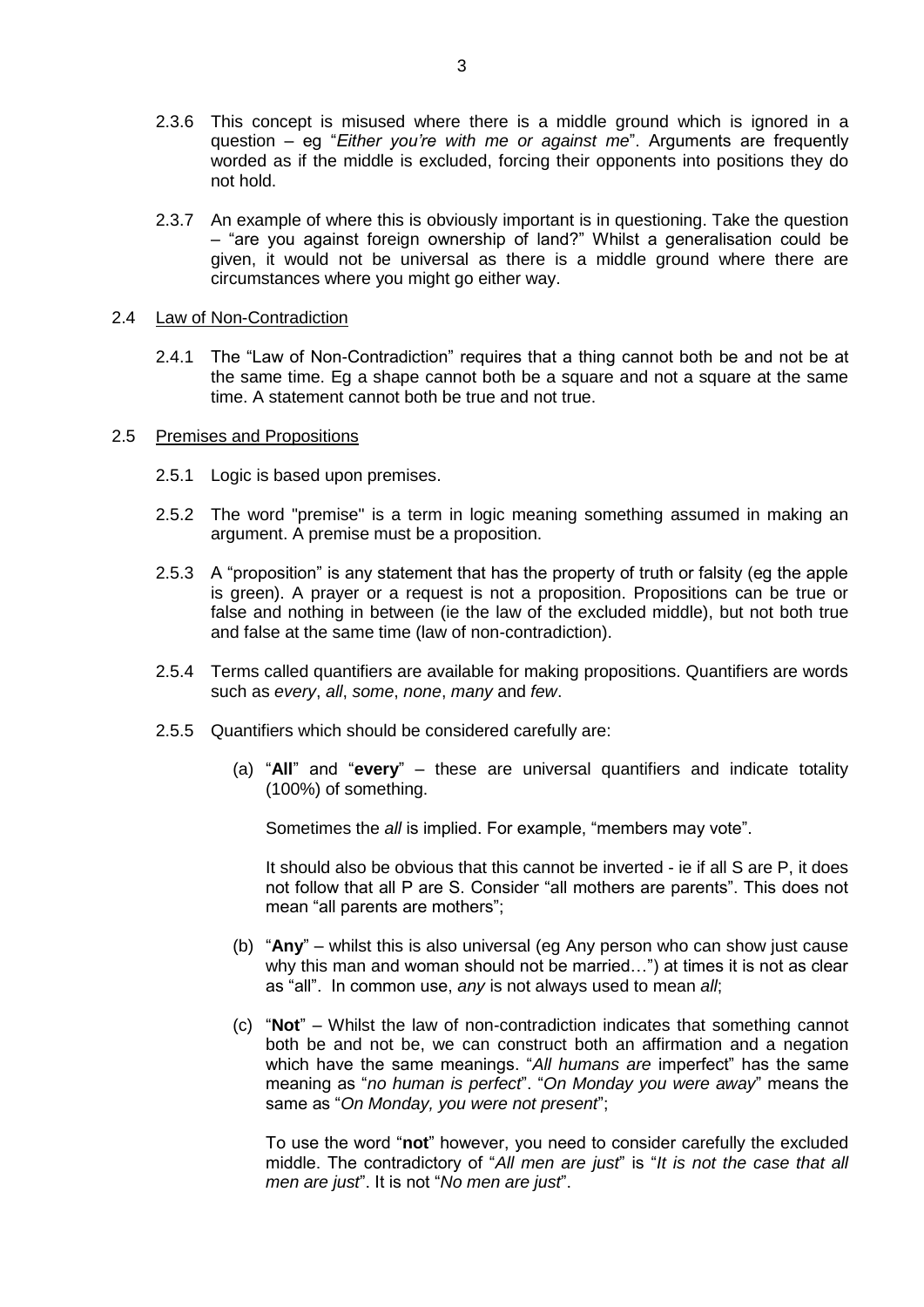The difference between the contradictory and the contrary is that the contradictory is the negation of an entire proposition. "*it is not the case that all men are just"* is better communicated as "*some men are just";* 

- (d) The concept of contrary statements is different from contradictories. Contrary statements are universal statements which cannot both be true, though it is possible neither is. For example – "*All people are rich*" and "*No people are rich"* are contraries. They cannot both be true, but it is also possible that neither is true;
- (e) Similarly, "**not all**" has the same meaning as "some". Consider "*not every child likes ice cream*" and "*some children don't like ice cream*";
- (f) "**Some**" Some usually means "not all". It can in logic however mean "Some and possibly all". For example, if you were unsure of the position, you might say "Some car dealers are licensed". This may well allow that all are licensed – it is not intended to exclude the possibility;

If you visited a new city and noticed that all taxis were white, you might say "some taxis are white" withholding judgment until you know for sure; and

- (g) The words "**all**", "**none**" and "**some**" denote that the statement which follows is a universal statement.
- 2.5.6 Whilst in standard logic, quantifiers are identified in terms of *all*, *some* or *none*, the point is that any universal proposition will fall within those categories even if they use different words which amount to the same meaning or such words are implied.
- 2.5.7 Take for example "*most*". This has in a logical sense a similar meaning to "s*ome*" in that both mean not all, but some. The fact that commonly *most* means more than half whereas "s*ome*" commonly means less than half, does not affect the use in logic. That is, logic applies without reference to context.
- 2.6 Use of words
	- 2.6.1 In considering the above points, you can see that the application of logic depends upon an exact understanding of the words used.
	- 2.6.2 Often the information we convey is the *least* amount necessary to get our point across. Consider – "*all those who sit quietly during the test may go outside and play afterward*". This means, on its face, that those who will get to go out and play will definitely include the quiet sitters. However, it might well include those who make noise. In fact the statement says nothing about the noisemakers one way or the other.
	- 2.6.3 You can see that the statement fails to cover the entire group and therefore does not convey properly the meaning intended. In the interest of brevity, we must often take the speaker's meaning in context and make necessary assumptions. This is unsafe in logic and inferences must be made to understand the statement.
	- 2.6.4 The negative pregnant and the double negative can require more than usual concentration to ascertain the correct meaning, as this in effect means that a *no*  means *yes*. This is important where many in society blur the use of these, such that a double negative is intended to mean no, not yes.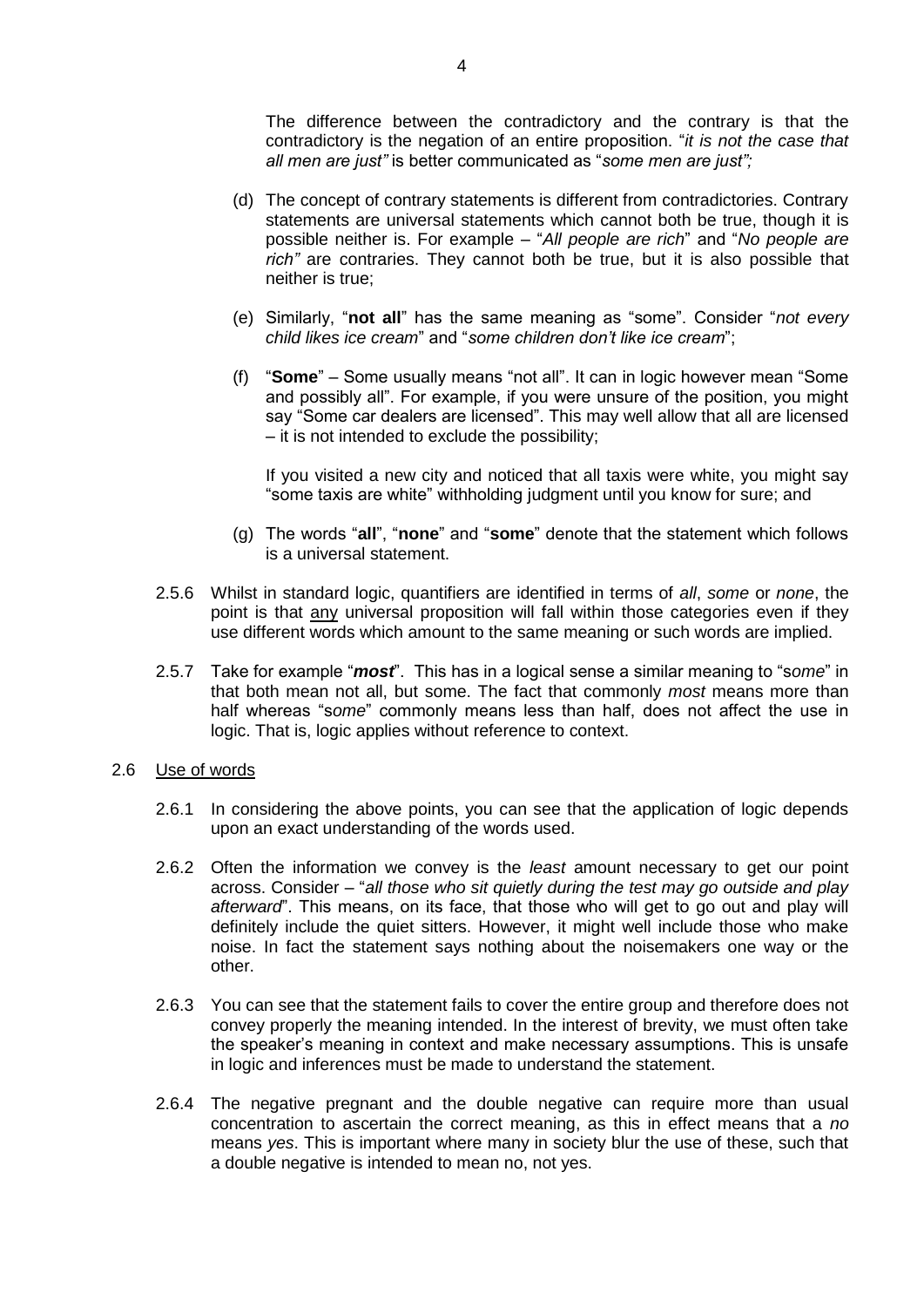- 2.6.5 A negative pregnant is a denial which implies its affirmative opposite by seeming to deny only a qualification of the allegation (ie a limited part) and not the allegation itself.
- 2.6.6 For example, "*I have never consumed alcohol while on duty*" might imply that the person making the statement had consumed alcohol on other occasions, and was only denying that they had done so while on duty. Hence, such statement implies an affirmative.
- 2.6.7 Consider also a question "*Did you steal the car on November 4th?*" receiving the response "*I did not* steal *it on November 4th*". This leaves the possibility and even the implication that it was stolen on a different date.
- 2.6.8 In a double negative, yes means no and vice versa.
- 2.6.9 Whilst this is obvious, consider a question "*Are you against gun control?*" Yes would mean you are against, whereas no means you are for gun control.
- 2.6.10 Consider a question on a referendum "*are you in favour of repeal of gun control?*" Again, if you favour gun control, you should answer "*no*".

# **3. PROOF AND DISPROOF**

- 3.1 Proof
	- 3.1.1 Proof can be established by deduction or by contradiction.
	- 3.1.2 The basic steps of deductive proof begin with true or agreed statements, called premises, and concede that the next statement or construction follows legitimately from the previous statement. When we arrive at the final statement, called our conclusion, we know it must necessarily be true due to our logical chain of reasoning. Deductive proof is discussed below.
	- 3.1.3 Proof can be obtained by contradiction in that you can refute a hypothesis by revealing its inconsistencies. Eg *– if statement P is true, then statement Q is true. But statement Q cannot be true (because it is absurd), therefore, Statement P cannot be true*.
	- 3.1.4 Argument by refutation can only prove negative results ie the statement is not true.
	- 3.1.5 However, with the help of the double negative, you can prove all sorts of positive statements. *Reductio ad absurdsum* can be used in proofs by assuming as false the statement to be proven. To prove an affirmative, we adopt as a premise the contradictory of our conclusion. This way, once we have refuted that premise as an absurdity, we have proven that the opposite of what we wanted to prove is impossible. This is called indirect proof or proof by contradiction.
	- 3.1.6 For example the ancient Greeks used this principle to prove that there is an infinite number of prime numbers. To do this, it was assumed the opposite as the initial premise – ie that there is not an indefinite number of prime numbers, rather there is a finite number. Proceeding logically, a contradiction was reached. Therefore, the only assumption was that the initial premise was wrong.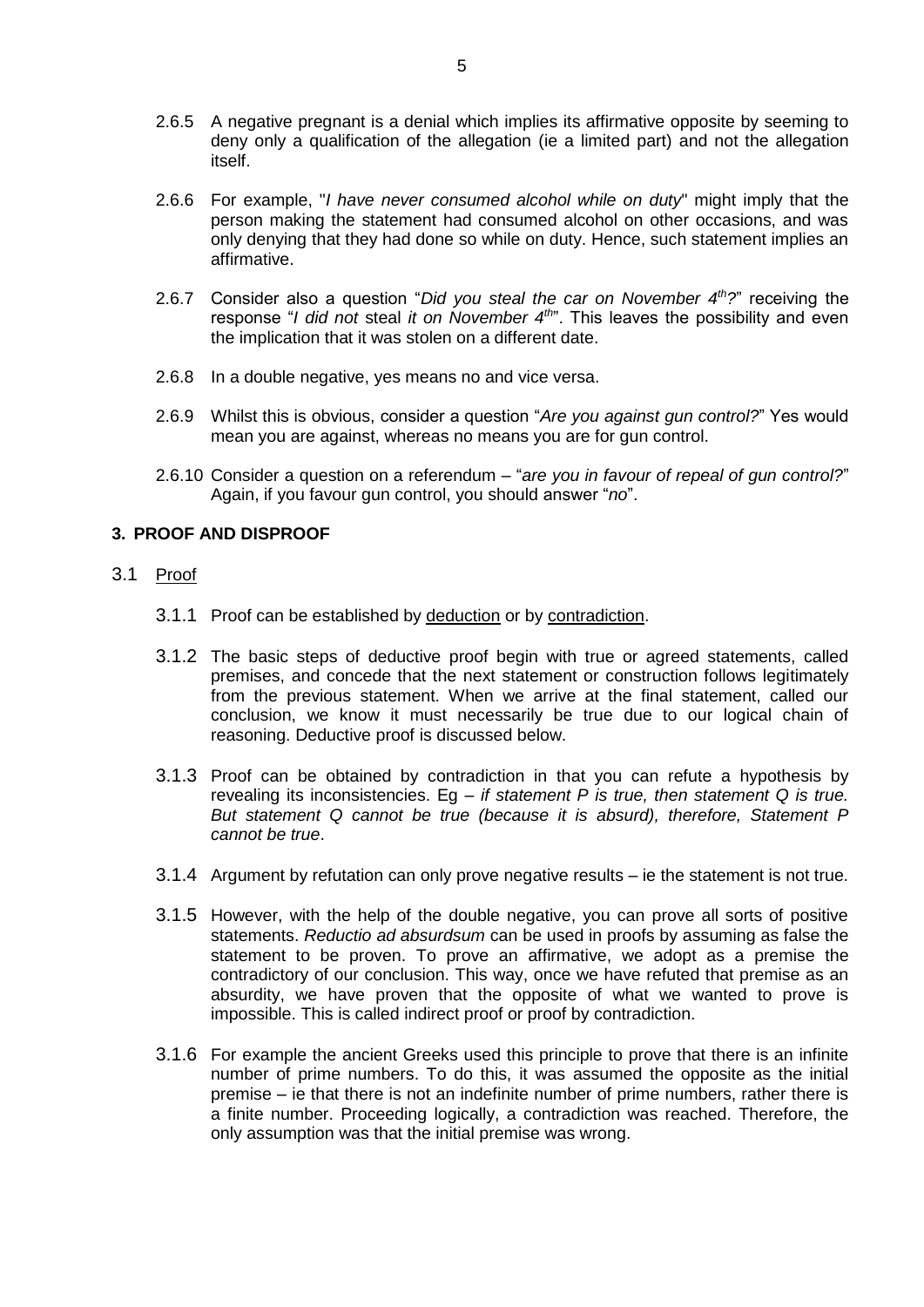# 3.2 Disproof

- 3.2.1 Disproof of a conclusion is often easier than proof. A claim that something is correct or absolute only needs one example to the contrary to disprove the claim.
- 3.3 Methods of Argument Deductive and Inductive reasoning
	- 3.3.1 Understanding and identifying different types of argument techniques will enable you to identify whether a conclusion necessarily flows, or is merely a likely result.
	- 3.3.2 There are basically two types of argument deductive reasoning and inductive reasoning.
	- 3.3.3 **[Deductive reasoning](http://en.wikipedia.org/wiki/Deductive_reasoning)** identifies a conclusion that must necessarily follow from given premises. Given the truth of the assumptions, a valid deduction guarantees the truth of the conclusion. In other words, deduction is the process of deriving the consequences from what is assumed.
	- 3.3.4 **Inductive reasoning** is the process of deriving a reliable generalisation from observations. Hence inductive [reasoning](http://en.wikipedia.org/wiki/Inductive_reasoning) is where facts are determined by repeated observations.
	- 3.3.5 Therefore an inference is deductively valid if and only if there is no possible situation in which all the premises are true and the conclusion false. Inductive validity on the other hand requires us to define a reliable *generalisation* of some set of observations. The task of providing this definition may be approached in various ways, some less formal than others; some of these definitions may use [mathematical models](http://en.wikipedia.org/wiki/Mathematical_model) of probability.
	- 3.3.6 Deductive reasoning applies general principles to reach specific conclusions, whereas inductive reasoning examines specific information, perhaps many pieces of specific information, to derive a general principle. By thinking about phenomena such as how apples fall and how the planets move, [Isaac Newton](http://en.wikipedia.org/wiki/Isaac_Newton) induced his [theory](http://en.wikipedia.org/wiki/Newton%27s_law_of_universal_gravitation)  [of gravity.](http://en.wikipedia.org/wiki/Newton%27s_law_of_universal_gravitation) In the [19th century,](http://en.wikipedia.org/wiki/19th_century) Newton's theory (general principle) was applied to deduce the existence, [mass,](http://en.wikipedia.org/wiki/Mass) position, and [orbit](http://en.wikipedia.org/wiki/Orbit) of [Neptune](http://en.wikipedia.org/wiki/Neptune) (specific conclusions) from slight deviation in the observed orbit of [Uranus](http://en.wikipedia.org/wiki/Uranus) (specific data).
	- 3.3.7 Both types of reasoning are routinely employed. One difference between them is that in deductive reasoning, the evidence provided must be a set about which everything is known before the conclusion can be drawn. However, where you do not know all the evidence, [inductive reasoning](http://en.wikipedia.org/wiki/Inductive_reasoning) must be applied. Given a set of evidence, however incomplete the knowledge is, the conclusion is likely to follow, but one gives up the guarantee that the conclusion must follow. However it does provide the ability to learn new things that are not obvious from the evidence.

#### 3.4 Deductive reasoning

- 3.4.1 Deductive reasoning proceeds from premises to derive particular information.
- 3.4.2 Deductive reasoning was developed by [Aristotle,](http://en.wikipedia.org/wiki/Aristotle) [Thales,](http://en.wikipedia.org/wiki/Thales) [Pythagoras,](http://en.wikipedia.org/wiki/Pythagoras) and other Greek philosophers of the Classical Period (600 to 300 B.C.).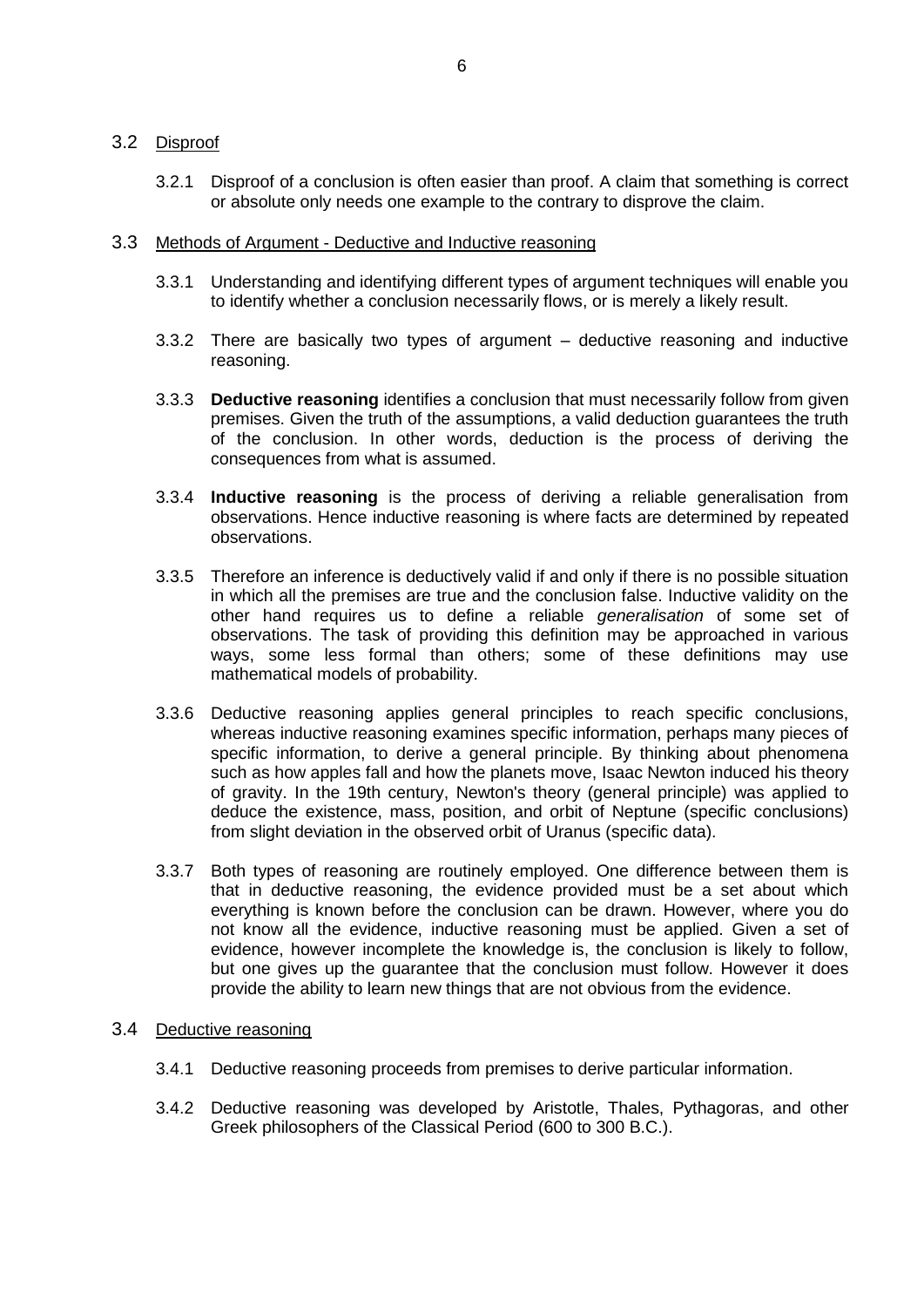- 3.4.3 Deductive reasoning is dependent on its premises. That is, a false premise can possibly lead to a false result, and inconclusive premises will also yield an inconclusive result.
- 3.4.4 One might deny the major premise and hence the conclusion; yet anyone accepting the premises must accept the conclusion.
- 3.4.5 A deductive argument is termed a syllogism (from the [Greek](http://en.wikipedia.org/wiki/Greek_language) meaning "conclusion" or "inference").
- 3.4.6 A syllogism consists of three parts: the major premise, the [minor premise,](http://en.wikipedia.org/w/index.php?title=Minor_premise&action=edit) and the conclusion. In Aristotle, each of the premises is in the form "Some/all A belong to B," where "Some/All A' is one term and "belong to B" is another.

Each of the premises has one term in common with the conclusion:

- in a major premise, this is the *major term* (*i.e.,* the [predicate\)](http://en.wikipedia.org/wiki/Predicate_%28logic%29) of the conclusion;
- in a minor premise, it is the *minor term* (the subject) of the conclusion.

For example:

| Major premise: | All humans are mortal.         |
|----------------|--------------------------------|
| Minor premise: | Socrates is human.             |
| Conclusion:    | Therefore, Socrates is mortal. |

3.4.7 Each of the three distinct terms represents a category, in this example, "human," "mortal," and "Socrates." "Mortal" is the major term; "Socrates," the minor term. The premises also have one term in common with each other, which is known as the *middle term* -- in this example, "human." Here the major premise is universal and the minor particular, but this need not be so. For example:

| Major premise: | All mortal things die.     |
|----------------|----------------------------|
| Minor premise: | All men are mortal things. |
| Conclusion:    | Therefore, all men die.    |

- 3.4.8 Here, the major term is "die," the minor term is "men," and the middle term is "[being] mortal things." Both of the premises are universal.
- 3.4.9 Another example:

All apples are fruit. All fruits grow on trees. Therefore, all apples grow on trees.

3.4.10 A ["sorites"](http://en.wikipedia.org/wiki/Sorites) is a form of argument in which a series of incomplete syllogisms is so arranged that the predicate of each premise forms the subject of the next until the subject of the first is joined with the predicate of the last in the conclusion.

For example – All A are B; all B are C; all C are D, therefore All A are D.

#### 3.5 Common syllogistic mistakes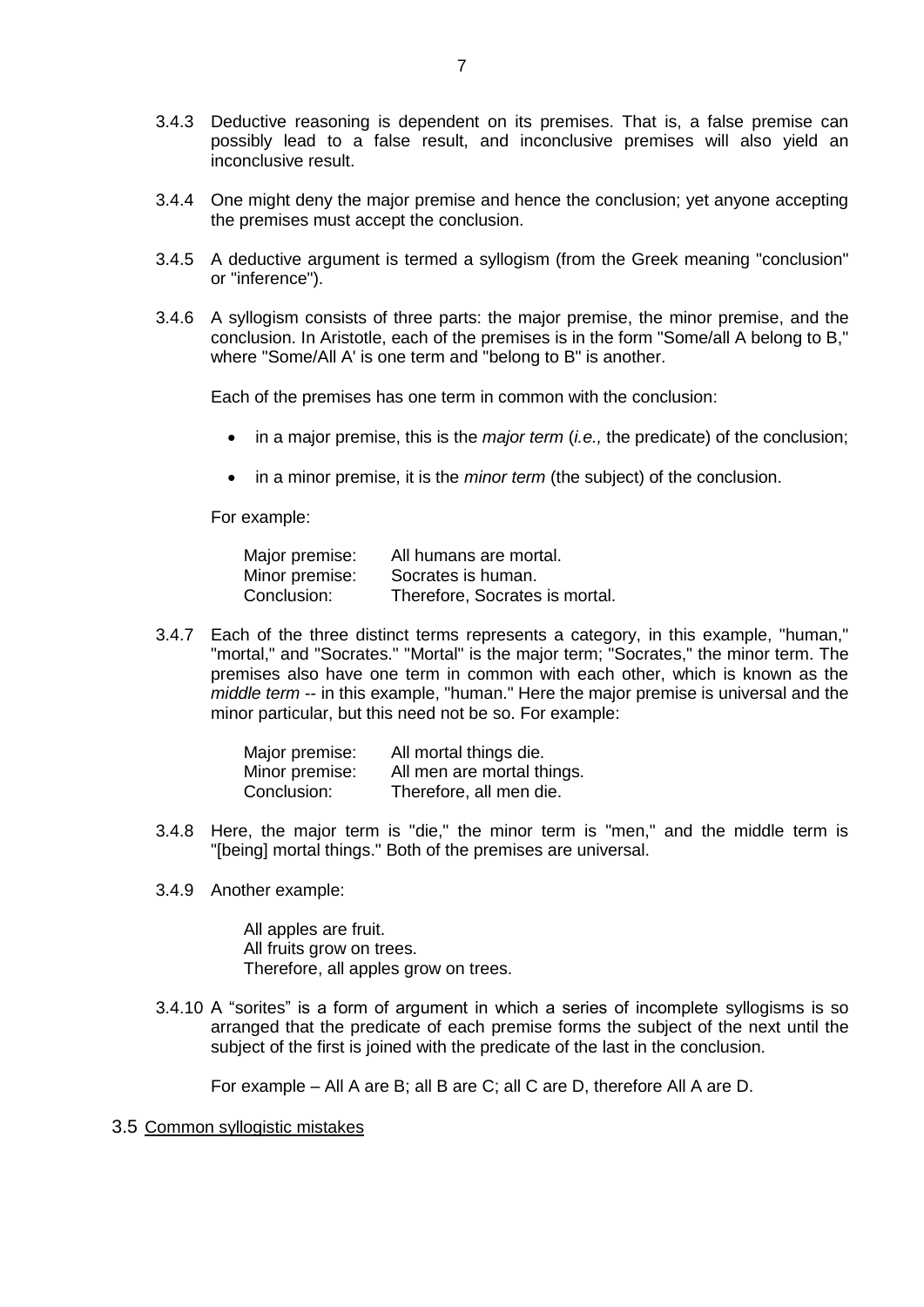- 3.5.1 Although there are infinitely many possible syllogisms, there are only a finite number of logically distinct types which logically compel the conclusion. The classification of these is beyond the scope of this paper.
- 3.5.2 The important point is that any deduction needs to be considered for its validity, as not all combinations of propositions form valid conclusions. Hence merely using the form of deductive reasoning does not make a valid conclusion.
- 3.5.3 People often make mistakes when seeking to apply deductive reasoning.
- 3.5.4 For instance, given the following parameters: some A are B, some B are C, people tend to come to a definitive conclusion that therefore some A are C. However, this does not follow.
- 3.5.5 For instance, while some cats are black, and some black things are televisions, it is false that some cats are televisions. This is because the supposition of the middle term is variable between that of the middle term in the major premise, and that of the middle term in the minor premise (that is, of course, not all "some" cats are by necessity of logic the same "some black things").
- 3.5.6 Determining the validity of a syllogism involves determining the [distribution](http://en.wikipedia.org/wiki/Distribution_of_terms) of each term in each statement, meaning whether all members of that term are accounted for. This raises the law of the excluded middle.
- 3.5.7 Examples of invalid patterns are:
	- *[Undistributed middle](http://en.wikipedia.org/wiki/Fallacy_of_the_undistributed_middle)* Neither of the premises accounts for all members of the middle term, which consequently fails to link the major and minor term.
	- *[Illicit treatment of the major term](http://en.wikipedia.org/wiki/Illicit_major)* The conclusion implicates all members of the major term; however, the major premise does not account for them all.
	- *[Illicit treatment of the minor term](http://en.wikipedia.org/wiki/Illicit_minor)* Same as above, but for the minor term and minor premise.
	- *[Exclusive premises](http://en.wikipedia.org/wiki/Fallacy_of_exclusive_premises)* Both premises are negative, meaning no link is established between the major and minor terms.
	- Affirmative *[conclusion from a negative premise](http://en.wikipedia.org/wiki/Affirmative_conclusion_from_a_negative_premise)* If either premise is negative, the conclusion must also be.
	- *[Existential fallacy](http://en.wikipedia.org/wiki/Existential_fallacy)* If both premises are universal, i.e. "All" or "No" statements, they don't imply *the* existence of any members of the terms. In this case, the conclusion cannot be existential; i.e. beginning with "Some".

# **4. "if… then …" DEDUCTIVE REASONING**

- 4.1 There is a second type of deductive syllogism, based on the concept of conditional statements – highlighted by the use of "if ... then.." (apparently originated by a group called Stoics in about the 3<sup>rd</sup> century BC).
- 4.2 For example: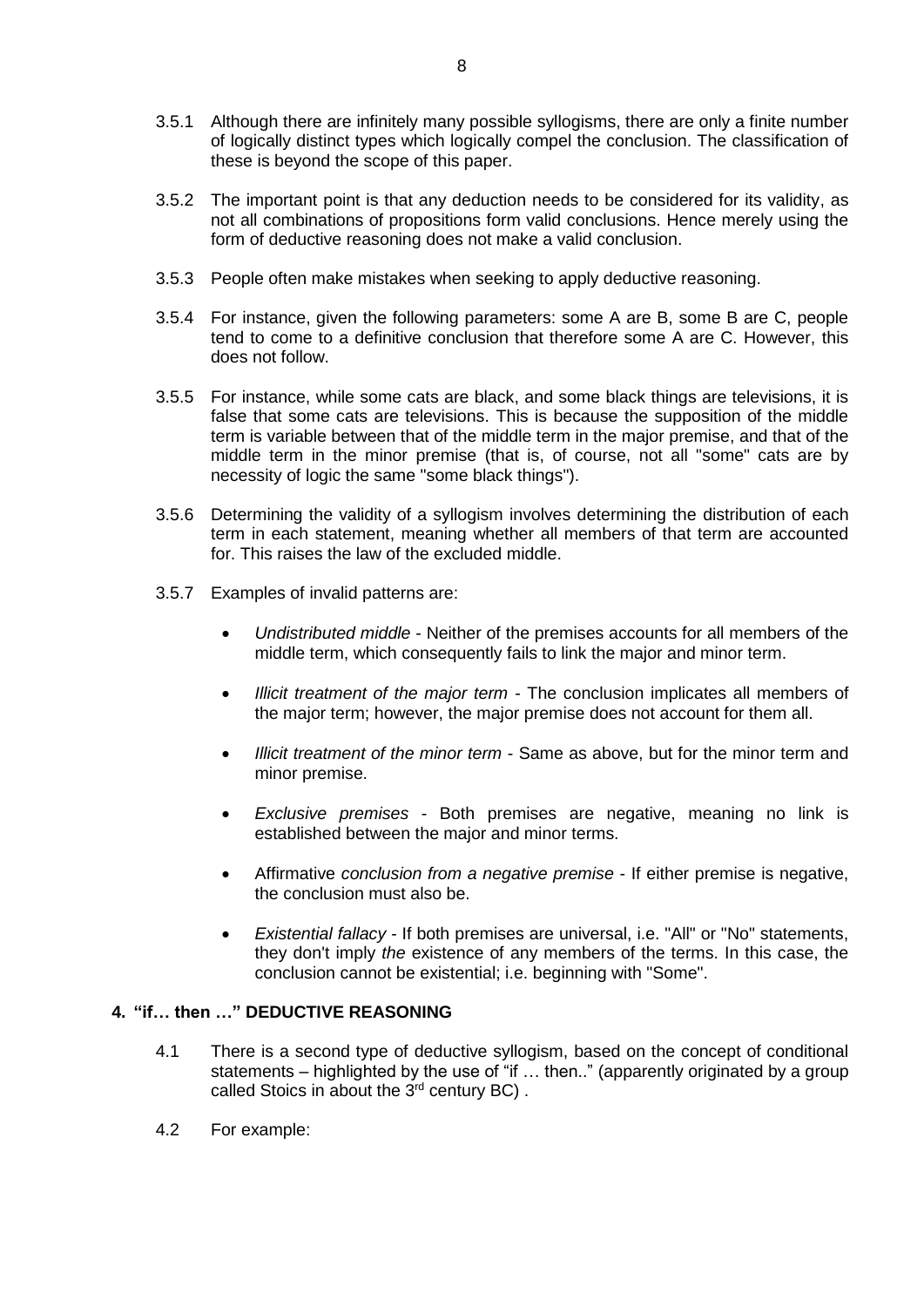| If $p$ then $q$      | To hold a driver's licence you must pass a test |
|----------------------|-------------------------------------------------|
| $p$ exists           | You do hold a licence,                          |
| Therefore q applies. | Therefore, you must have passed the test        |

4.3 This can be used in more complex situations:

If *p and q* then *r and s P and q* exist Therefore *r and s* apply.

4.4 It also follows that:

| If $p$ then $q$      | If this train goes to Sandgate, it stops at Bowen Hills |
|----------------------|---------------------------------------------------------|
| If not $p$ then $r$  | This train does not stop at Bowen Hills                 |
| Therefore $q$ or $r$ | Therefore, it does not go to Sandgate                   |

Note that the conclusion assumes the unstated premise "either p or not-p" which must apply by virtue of the excluded middle.

4.5 Another valid method is:

| If $p$ then $q$ | where there is smoke, there is fire |
|-----------------|-------------------------------------|
| Not $q$         | there is no smoke                   |
| Therefore not p | therefore there is no fire          |

4.6 The common fallacies in this type of reasoning is:

| If $p$ it true, then $q$ is true<br>q is true | If there is a stop sign, you stop the car<br>You stop the car                      |
|-----------------------------------------------|------------------------------------------------------------------------------------|
| Conclusion = no conclusion can be drawn.      |                                                                                    |
|                                               | A common error is to conclude $p$ is true. To conclude there was a stop sign would |
|                                               | be wrong                                                                           |

# **5. INDUCTIVE REASONING**

Induction involves reaching conclusions about unobserved things on the basis of what has been observed. Inferences about the past form present evidence is reasoning by induction. Induction could also be across space rather than time, for instance as in [physical cosmology](http://en.wikipedia.org/wiki/Physical_cosmology) where conclusions about the whole universe are drawn from the limited perspective we are able to observe. Induction is also seen in [economics,](http://en.wikipedia.org/wiki/Economics) where national economic policy is derived from local economic performance indicators.

Induction or inductive reasoning, is the process of [reasoning](http://en.wikipedia.org/wiki/Reasoning) in which the premises of an argument are believed to support the conclusion but do not ensure it.

It is used to ascribe [properties or relations](http://en.wikipedia.org/wiki/Category_of_being) to [types](http://en.wikipedia.org/wiki/Type_%28metaphysics%29) based on [tokens](http://en.wikipedia.org/wiki/Tokens) (i.e., on one or a small number of observations or experiences); or to formulate [laws](http://en.wikipedia.org/wiki/Law_%28principle%29) based on limited observations of recurring [phenomenal](http://en.wikipedia.org/wiki/Phenomena) patterns. Induction is employed, for example, in using specific propositions such as "this ice is cold" to infer a general proposition such as "all ice is cold".

Another example is a conclusion that all swans are white. This was thought to be true in Europe until the settlement of Australia, when [Black Swans](http://en.wikipedia.org/wiki/Black_Swan) were discovered.

Inductive reasoning cannot logically prove the proposed conclusion – at best it gives a likely answer.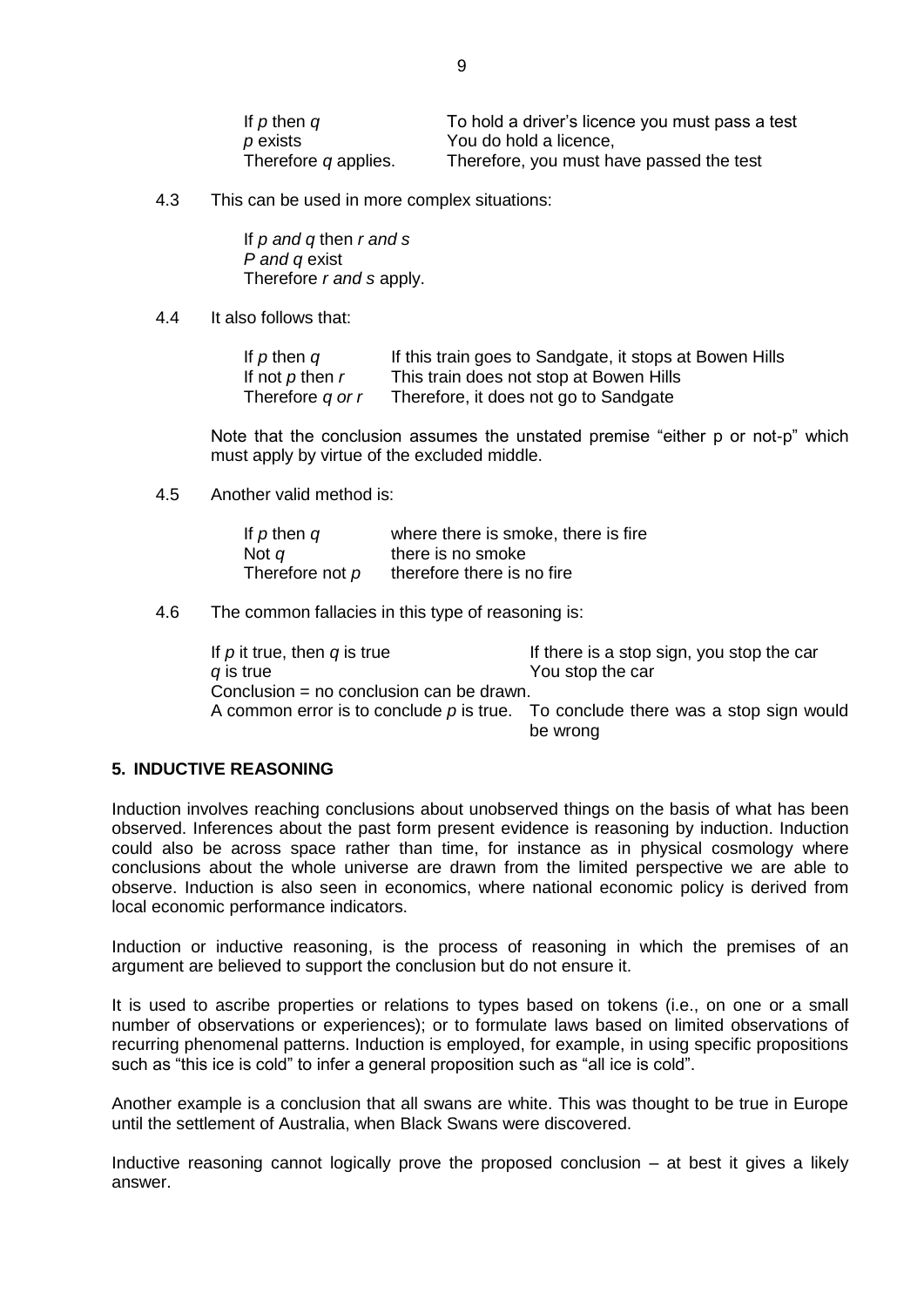# **Types of inductive reasoning**

#### 5.1 Generalisation

5.1.1 A generalisation proceeds from a premise about a [sample](http://en.wikipedia.org/wiki/Statistical_sample) to a conclusion about the [population.](http://en.wikipedia.org/wiki/Statistical_population) For example:

> The proportion Q of the sample has attribute A. Therefore - The proportion Q of the population has attribute A.

5.1.2 The support the premise provides for the conclusion is dependent on (a) the number of individuals in the sample group compared to the number in the population; and (b) the randomness of the sample. The [hasty generalisation](http://en.wikipedia.org/wiki/Hasty_generalization) and [biased sample](http://en.wikipedia.org/wiki/Biased_sample) are fallacies related to generalisation.

#### 5.2 Statistical Assessment

5.2.1 A statistical assessment proceeds from a generalisation to a conclusion about an individual.

> Proportion Q of population P has attribute A. An individual I is a member of P. Therefore: There is a probability which corresponds to Q that I has A.

The proportion in the first premise would be something like "3/5ths of", "all", "few".

#### 5.3 Argument from analogy

5.3.1 An (inductive) [analogy](http://en.wikipedia.org/wiki/Analogy) proceeds from known similarities between two things to a conclusion about an additional attribute common to both things.

> P is similar to Q. P has attribute A. Therefore: Q has attribute A.

5.3.2 An analogy relies on the inference that the properties known to be shared (the similarities) imply that A is also a shared property. The support which the premises provide for the conclusion is dependent upon the relevance and number of the similarities between P and Q. The fallacy related to this process is [false analogy.](http://en.wikipedia.org/wiki/False_analogy)

#### 5.4 Causal inference

5.4.1 A causal inference draws a conclusion about a causal connection based on the conditions of the occurrence of an effect. Premises about the correlation of two things can indicate a causal relationship between them.

#### 5.5 Prediction

5.5.1 A prediction draws a conclusion about a future individual from a past sample.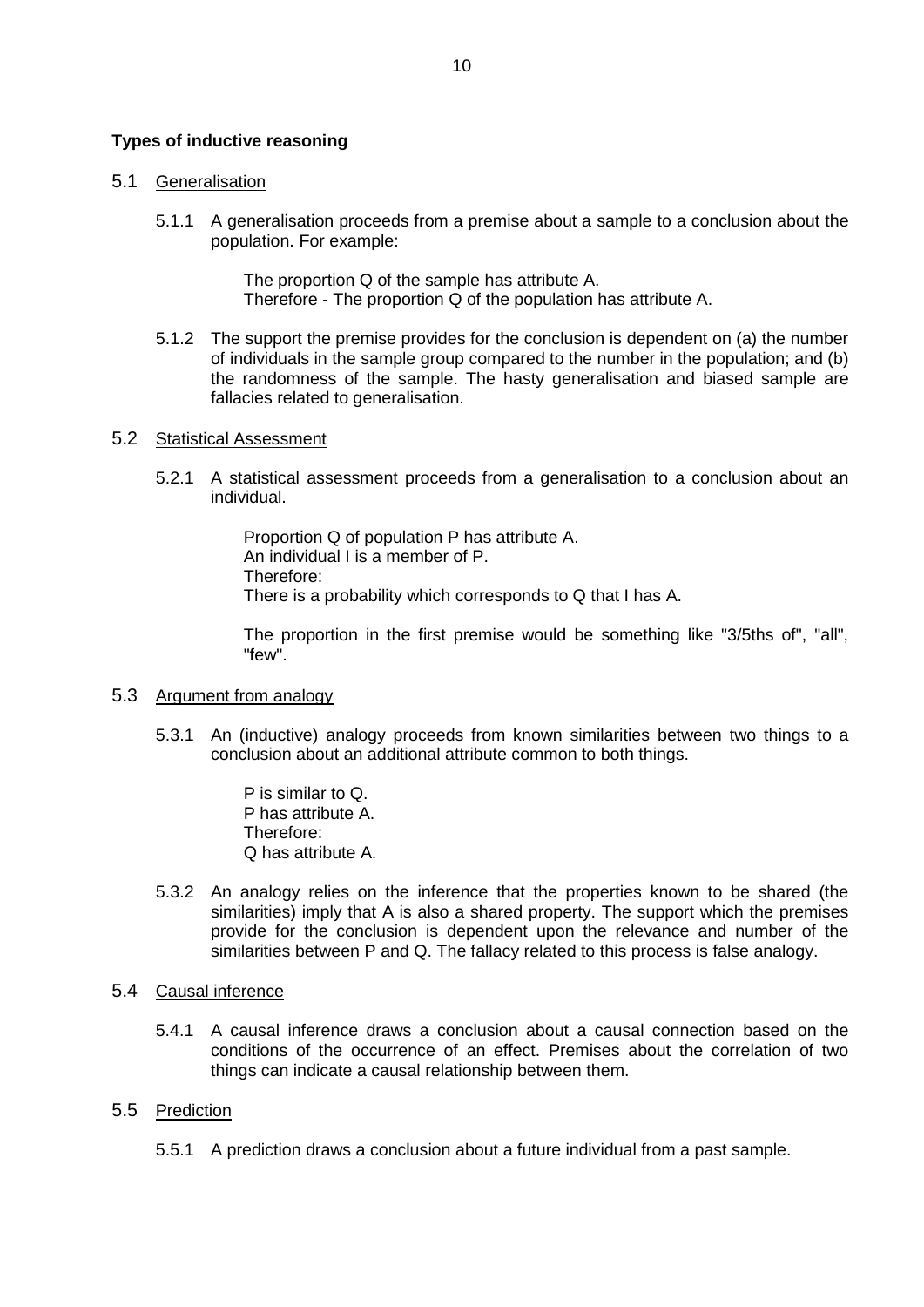Proportion Q of observed members of group G have had attribute A. Therefore:

There is a probability corresponding to Q that other members of group G will have attribute A when next observed.

#### 5.6 Argument from authority

5.6.1 An argument from authority draws a conclusion about the truth of a statement based on the proportion of true propositions provided by an authoritative source. It has the same form as a prediction.

> Proportion Q of the claims of authority A have been true. Therefore: There is a probability corresponding to Q that this claim of A is true.

5.6.2 For instance:

All observed reports in newspapers are true. Information X came from a newspaper. Therefore - Information X is likely to be true.

#### 5.7 Inductive fallacies

- **Generalisation** 
	- 5.7.1 A conclusion drawn where there is little or no link between the premises are usually over-generalisations – and therefore cannot be said to be likely.
	- 5.7.2 An over generalisation of examining just one or very few examples, and assuming that to be representative of the whole class of objects or phenomena.

Many speeding tickets are given to teenagers. The subject is a teenager Therefore - The subject drives fast (ie as all teenagers drive fast).

- 5.7.3 In this example, the premise is built upon a certainty; however, it is not one that leads to the conclusion. Not every teenager observed has been given a speeding ticket. In other words, unlike "the sun rises every morning", there are already plenty of examples of teenagers not being given speeding tickets. Therefore the conclusion drawn can easily be true or false (perhaps more easily false than true in this case), and the inductive logic does not give us a strong conclusion. In both of these examples of weak induction, the logical means of connecting the premise and conclusion (with the word "therefore") are faulty, and do not give us a strong inductively reasoned statement.
- [Biased sample](http://en.wikipedia.org/wiki/Biased_sample)
- [Misleading vividness](http://en.wikipedia.org/wiki/Misleading_vividness) is a kind of hasty generalisation.
- Biased interpretation of results

Where the interpretation of the relevant statistic is "massaged" by looking for ways to reclassify or re-quantify data from one portion of results, but not applying the same scrutiny to other categories.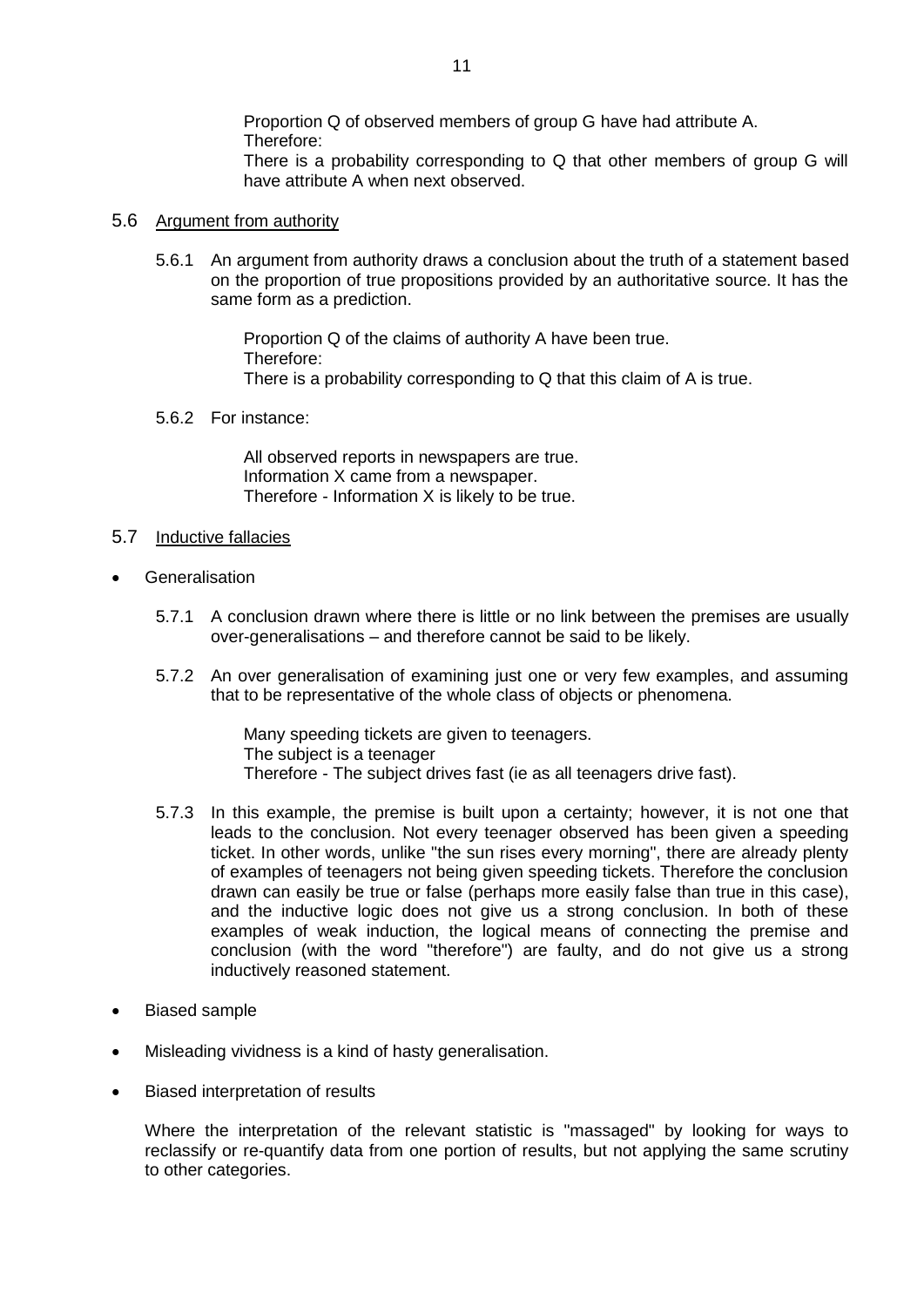Correlation fallacies

Correlation fallacies are [logical fallacies](http://en.wikipedia.org/wiki/Logical_fallacy) based on a relationship between two statements where one must be false and the other true – hence where premises breach the Law of Non-Contradiction.

# **6. VALIDITY AND PROOF**

- 6.1 Formal logic is deductive rather than inductive.
- 6.2 In contrast to [deductive reasoning,](http://en.wikipedia.org/wiki/Deductive_reasoning) conclusions arrived at by inductive reasoning do not necessarily have the same degree of certainty as the initial premises. Inductive arguments are never [binding,](http://en.wikipedia.org/wiki/Validity) though they may be [cogent.](http://en.wikipedia.org/wiki/Cogency) Inductive reasoning is deductively invalid.
- 6.3 You can see that Inductive Reasoning is commonly applied. However, if Inductive Reasoning by its nature does not give a certain result, it cannot be said that the conclusion logically follows. That could only be said where the conclusion is proved deductively. If an inductive argument is disproved, then the proposed conclusion must not be correct. For a (valid) deductive conclusion to be wrong, one or more of the premises must be false.

# **7. EXAMPLES**

- 7.1 Having covered the above, we should attempt to apply logic to some standard legal principles.
	- Example 1

In a case of money owing for breach of contract, a defendant might seek to defend on the basis that there was a misrepresentation received after the contract was made.

Such conclusion can be disproved by *Reductio ad absurdsum.* If it was assumed that the defendant did rely upon the representation when entering the contract, he must have known about it at the time of the contract, namely before it occurred. As that is absurd, the alleged conclusion must be false.

Example 2

In a pleading, you might allege:

A contract provides that in the event of X occurring, then person A has a right to terminate.

Event X has occurred.

Therefore, person A has a right to terminate.

You can see that the conclusion is dependent upon the premises being correct  $-$  ie the contract including the term alleged and that the event has occurred.

• Example 3

The rules require that leave of the court to withdraw an admission in a pleading; X wishes to withdraw an admission in a pleading Therefore X needs leave of the court